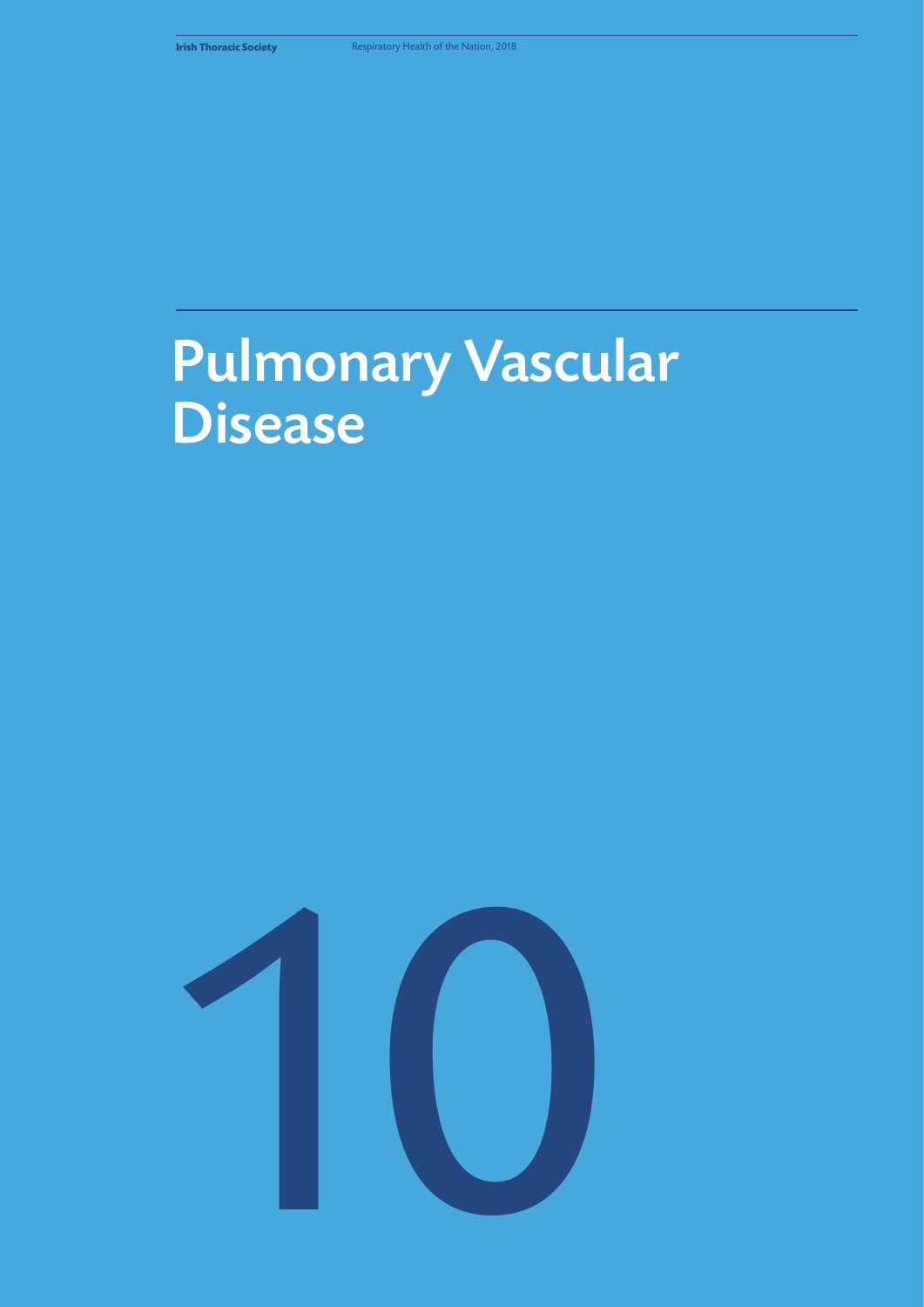#### **Key Points**

- Pulmonary embolism is a potentially serious life threatening event
- The prevalence of pulmonary hypertension, a progressive often fatal disease, is unknown in Ireland

### **Background**

Pulmonary Vascular Diseases include conditions such as pulmonary embolism (PE) (ICD 10: I26) and pulmonary hypertension (PH) (ICD 10: I27.0). Their effects on right heart function contribute to the burden of chronic respiratory disease and are likely both under diagnosed and under-estimated*<sup>1</sup>* .

This chapter is divided into two sections. Section A deals with Pulmonary Embolism (ICD 10: I26) and Section B deals with "Other Pulmonary Heart Disease" (ICD 10: I27), "Other Diseases of Pulmonary Vessels" (ICD 10: I28) and Pulmonary Oedema (ICD 10: J81).

#### **Section A: Pulmonary embolism**

Pulmonary embolism (PE) is a serious, common, potentially life threatening condition that results in the blockage of the pulmonary arteries by thrombotic material originating from a deep vein thrombosis (DVT), often from the legs or pelvis. PE and DVT are each clinical presentations of venous thromboembolic disease and share risk factors that can be patient related, setting related or both. These include prolonged inactivity, oral contraceptive use, pregnancy, obesity, family history of thromboembolic disease, older age, previous venous thromboembolic disease, malignancy, neurological disease that impairs mobility, prolonged immobility, trauma and orthopaedic surgery and congenital or acquired thrombophilia. Antithrombotic prophylaxis significantly reduces the risk of venous thromboembolic events in patients who are at risk.

### **Incidence**

As PE is an acute condition, incidence rather than prevalence is the more correct measure.

Using hospitalisations as an indicator of incidence, the condition accounted for 1,426 inpatient hospitalisations in 2016. These are inpatient hospitalisations rather than numbers of individuals and reflect data only from HIPE reporting acute public hospitals. The figures do not include occurrences of the disease after admission to hospital, for example after surgery. Therefore these figures are an underestimate of the true incidence of PE in Ireland.

# **Mortality**

In 2007, there were 139 deaths due to PE recorded in Ireland. In 2015, the figure was 132. The highest number in the period 2007-2015 was in 2008 when there were 164 deaths recorded*<sup>2</sup>* .

# **Impact on Health services**

As with many other respiratory diseases there is little data on the impact of PE on health service resources outside the acute hospital inpatient setting. Data on PE is not available at national level for people with full medical cards, those with GP only cards or those who are private patients. This is also true for those who attend GP out of hours services, those who attend Emergency Departments and those who attend hospital Outpatient Departments for the ongoing monitoring of their PE risk. Inpatient or day case data is only available from HIPE reporting acute publicly funded hospitals.

PE accounted for 1,426 inpatient hospitalisations (1.5% of all respiratory inpatient hospitalisations, 0.2% of all inpatient hospitalisations) and 11,333 inpatient bed days (2.0% of respiratory inpatient bed days, 0.3% of all inpatient bed-days) in 2016. All but 35 were emergency admissions.

In the Activity in Acute Public Hospitals 2016 report, 46.3% of patients with PE were classified as major complexity with median LOS of 7 days (mean of 10.1 days)*<sup>3</sup>* . This report included both thrombotic and non-thrombotic PE.

#### **Gender**

Of those who died in 2015 from PE, 62.1% (82) were female and 37.9% (50) were male. The comparable figure in 2007 was 61.2% (85) females and 38.8% (54) males*<sup>2</sup>* . In 2016, of those admitted to HIPE reporting hospitals with PE, 53.5% were female.

# **Age**

Deaths from PE are more common in older age. Of those who died from PE in 2015, 25.8% (34) were aged 20-64 years, 24.2% (32) were aged 65-74 years, 30.3% (40) were aged 75-84 years with the remaining 19.7% (26) aged 85 years and over*<sup>2</sup>* .

All of the inpatient hospitalisations in 2016 for PE were in people aged over 15 years. Of the total in 2016, 49% (701) were in those aged 16-64 years, with the remaining 51% (725) in the 65 years and over age group. In the former they accounted for 2.4% of respiratory inpatient hospitalisations (0.2% of all inpatient hospitalisations) in that age group, while in the latter the figure was 1.9% (0.4%).